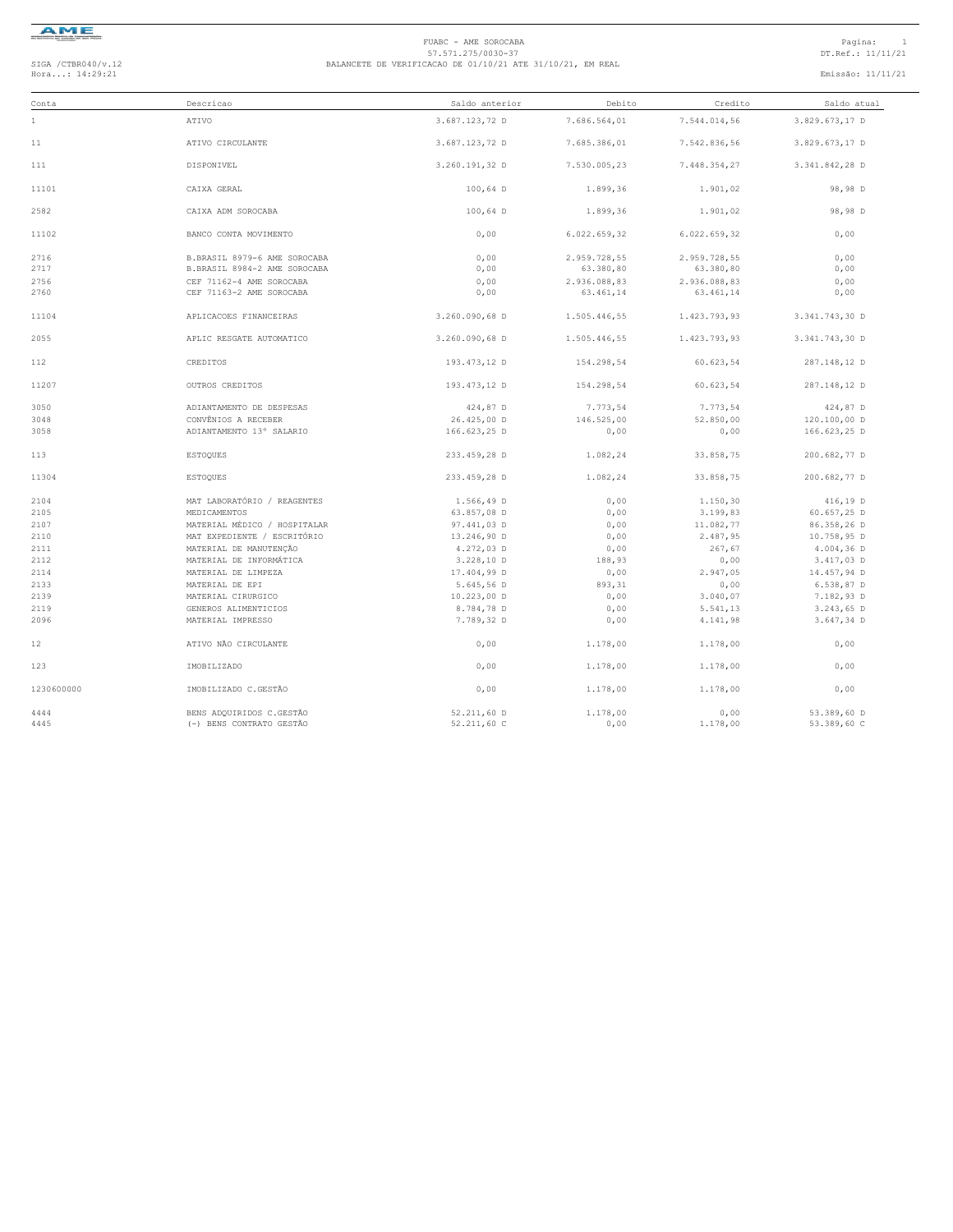

# FUABC - AME SOROCABA<br>
57.571.275/0030-37<br>
BALANCETE DE VERIFICACAO DE 01/10/21 ATE 31/10/21, EM REAL<br>
Hora...: 14:29:21 Emissão: 11/11/21<br>
Emissão: 11/11/21

| Conta | Descricao                              | Saldo anterior | Debito       | Credito      | Saldo atual    |
|-------|----------------------------------------|----------------|--------------|--------------|----------------|
| 2     | PASSIVO                                | 1.957.988,29 C | 1.574.814.69 | 1.789.786,45 | 2.172.960,05 C |
| 21    | PASSIVO CIRCULANTE                     | 1.310.161,11 C | 1.574.814,69 | 1.789.786,45 | 1.525.132,87 C |
| 211   | EXIGIVEL A CURTO PRAZO                 | 1.310.161,11 C | 1.574.814,69 | 1.789.786,45 | 1.525.132,87 C |
| 21102 | OBRIGAÇÕES C/FORNECEDORES              | 206.479,97 C   | 866.776,44   | 891.941,37   | 231.644,90 C   |
| 5086  | FORNECEDOR / PREST.SERVICOS            | 206.479,97 C   | 866.776,44   | 891.941,37   | 231.644,90 C   |
| 21103 | OBRIGAÇÕES FISCAIS C/ FORNECEDORES     | 26.861,31 C    | 20.225,49    | 32.748,60    | 39.384,42 C    |
| 5018  | IRRF S/ ALUGUÉIS E ROYALTIES           | 0.00           | 207,70       | 623,10       | 415,40 C       |
| 5019  | IRRF S/SERVICO A RECOLHER              | 4.845,92 C     | 4.845,97     | 7.804,72     | 7.804,67 C     |
| 5058  | INSS S/SERVIÇO A RECOLHER              | 66,00 C        | 66,00        | 66,00        | 66,00 C        |
| 5091  | ISSON S/SERVICO A RECOLHER             | 6.873,68 C     | 0,00         | 0,00         | 6.873,68 C     |
| 5093  | COFINS S/SERVICO A RECOLHER            | 15.075,71 C    | 15.105,82    | 24.254,78    | 24.224,67 C    |
| 21104 | OBRIGAÇÕES COM PESSOAL                 | 956.412,55 C   | 549.670,54   | 726.786,38   | 1.133.528,39 C |
| 5002  | SALARIOS A PAGAR                       | 0,00           | 429.114,48   | 429.114,48   | 0,00           |
| 5037  | PENSÃO ALIMENTICIA A PAGAR             | 0,00           | 1.412,82     | 1.412,82     | 0,00           |
| 5064  | RESCISÃO DE CONTRATO A PAGAR           | 0,00           | 18.565,45    | 18.565,45    | 0,00           |
| 5022  | PROVISAO DE FERIAS                     | 829.263,00 C   | 89.915,00    | 167.690,20   | 907.038,20 C   |
| 5026  | PROVISAO 13° SALARIO                   | 127.149.55 C   | 10.662,79    | 110.003.43   | 226.490,19 C   |
| 21105 | OBRIGAÇÕES SOCIAIS C/PESSOAL           | 63.725,00 C    | 71.354,57    | 71.324,12    | 63.694,55 C    |
| 5054  | IRRF S/FOLHA A RECOLHER                | 27.310,20 C    | 27.310,20    | 30.218,93    | 30.218,93 C    |
| 5080  | CONTRIBUIÇÃO SINDICAL A RECOLHER       | 90,00C         | 0,00         | 0,00         | 90,00C         |
| 5039  | INSS S/FOLHA A RECOLHER                | 36.324,80 C    | 44.044,37    | 41.105,19    | 33.385,62 C    |
| 21106 | ENCARGOS COM PESSOAL                   | 33.997,67 C    | 44.103,04    | 46.205,84    | 36.100,47 C    |
| 5001  | FGTS S/FOLHA A RECOLHER                | 33.997,67 C    | 33.998.07    | 36.100,87    | 36.100,47 C    |
| 5065  | FGTS S/RESCISÃO DE CONTRATO A RECOLHER | 0,00           | 10.104,97    | 10.104,97    | 0,00           |
| 21199 | OBRIGAÇÕES DIVERSAS                    | 22.684,61 C    | 22.684,61    | 20.780,14    | 20.780,14 C    |
| 5062  | RATEIO ADM A PAGAR                     | 20.780,61 C    | 20.780,61    | 18.719,54    | 18.719,54 C    |
| 5032  | TRANSF INTERNAS A PAGAR                | 1.904,00 C     | 1,904,00     | 2.060,60     | $2.060, 60$ C  |
| 28    | PATRIMONIO LIQUIDO                     | 647.827,18 C   | 0,00         | 0,00         | 647.827,18 C   |
| 281   | PATRIMONIO LIQUIDO                     | 647.827,18 C   | 0,00         | 0,00         | 647.827,18 C   |
| 28101 | PATRIMONIO LIQUIDO                     | 647.827.18 C   | 0.00         | 0,00         | 647.827.18 C   |
| 9900  | PATRIMONIO SOCIAL                      | 1.452.408,08 C | 0,00         | 0,00         | 1.452.408,08 C |
| 9911  | AJUSTE EXERC ANTERIORES                | 804.580,90 D   | 0.00         | 0.00         | 804.580,90 D   |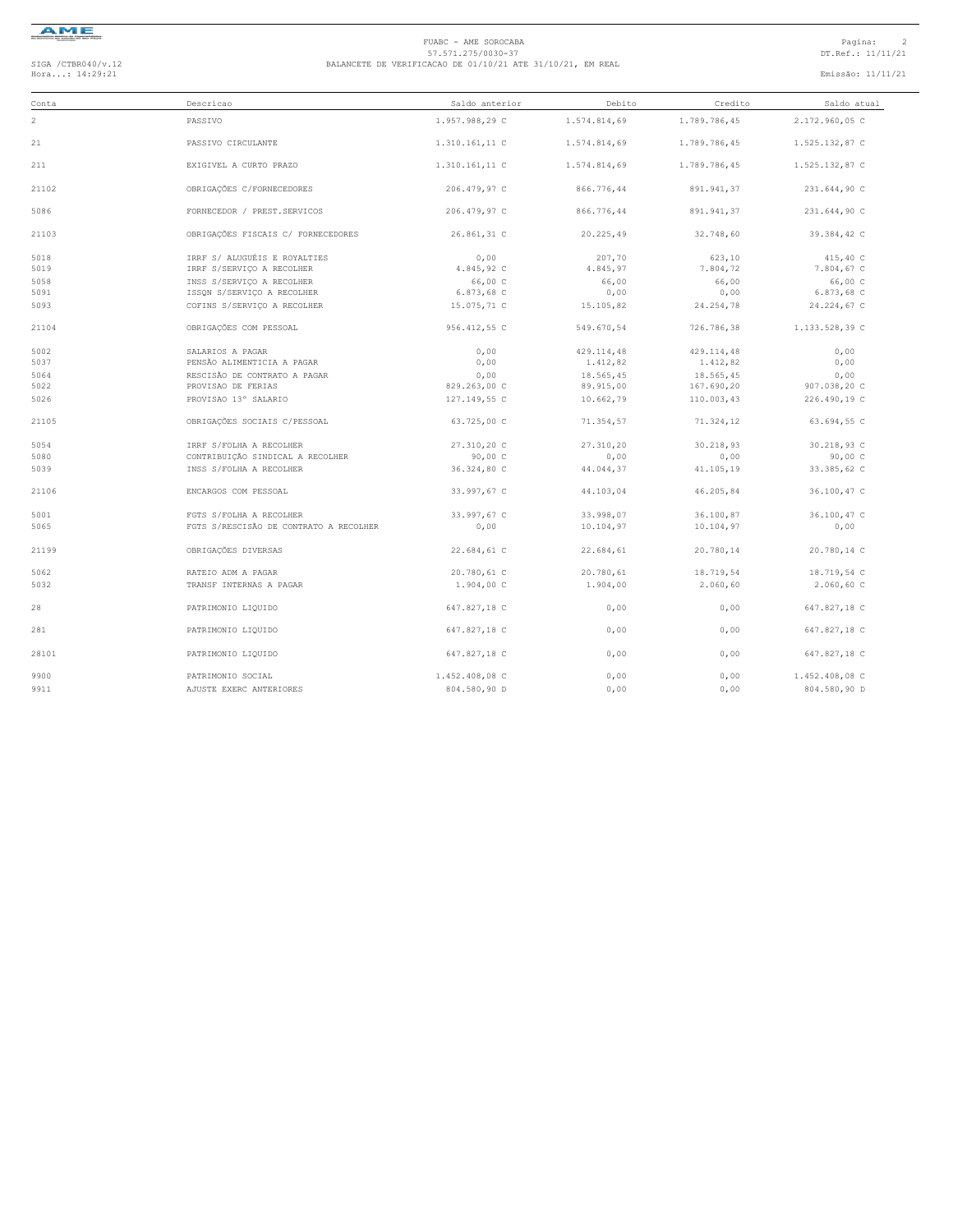

# FUABC - AME SOROCABA<br>
57.571.275/0030-37<br>
BALANCETE DE VERIFICACAO DE 01/10/21 ATE 31/10/21, EM REAL<br>
Hora...: 14:29:22 Emissão: 11/11/21<br>
Emissão: 11/11/21

| Conta | Descricao                 | Saldo anterior  | Debito | Credito      | Saldo atual     |
|-------|---------------------------|-----------------|--------|--------------|-----------------|
| 3     | RECEITAS                  | 17.368.292,14 C | 0,00   | 1.622.219,38 | 18.990.511,52 C |
| 32    | RECEITAS DE SAUDE         | 17.328.415,32 C | 0,00   | 1.610.177,61 | 18.938.592,93 C |
| 322   | CONVENIOS EXTERNOS        | 26.425,00 C     | 0,00   | 146.525,00   | 172.950,00 C    |
| 32205 | PROGRAMAS DIVERSOS        | 26.425,00 C     | 0,00   | 146.525,00   | 172.950,00 C    |
| 6067  | REPASSE TERMO ADITIVO     | 26.425,00 C     | 0,00   | 146.525,00   | 172.950,00 C    |
| 323   | CONVENIOS HOSPITALARES    | 10.858.376,99 C | 0,00   | 1.463.652,61 | 12.322.029,60 C |
| 32302 | GOVERNO DO ESTADO DE SP   | 10.858.376,99 C | 0,00   | 1.463.652,61 | 12.322.029,60 C |
| 6311  | AME SOROCABA              | 10.858.376,99 C | 0,00   | 1.463.652,61 | 12.322.029,60 C |
| 324   | RECEITAS PANDEMIAS        | 6.443.613,33 C  | 0,00   | 0,00         | 6.443.613,33 C  |
| 32401 | ENFRENTAMENTO CORONAVIRUS | 6.443.613,33 C  | 0,00   | 0,00         | 6.443.613,33 C  |
| 6302  | REPASSE COVID-19          | 6.443.613,33 C  | 0,00   | 0,00         | 6.443.613,33 C  |
| 33    | RECEITAS FINANCEIRAS      | 38.409,04 C     | 0,00   | 11.586,05    | 49.995,09 C     |
| 331   | APLICAÇÕES FINANCEIRAS    | 38.409,04 C     | 0,00   | 11.586,05    | 49.995,09 C     |
| 33101 | JUROS DE APLICAÇÃO        | 38.409,04 C     | 0,00   | 11.586,05    | 49.995,09 C     |
| 6054  | JUROS DE APLICACAO        | 38.409,04 C     | 0,00   | 11.586,05    | 49.995,09 C     |
| 34    | RECEITAS NÃO OPERACIONAIS | 1.467,78 C      | 0,00   | 455,72       | 1.923,50 C      |
| 341   | REC NÃO ASSISTENCIAIS     | 1.467,78 C      | 0,00   | 455,72       | 1.923,50 C      |
| 34199 | OUTRAS RECEITAS           | 1.467,78 C      | 0,00   | 455,72       | 1.923,50 C      |
| 6009  | DESCONTOS OBTIDOS         | 1.467,78 C      | 0,00   | 455,72       | 1.923,50 C      |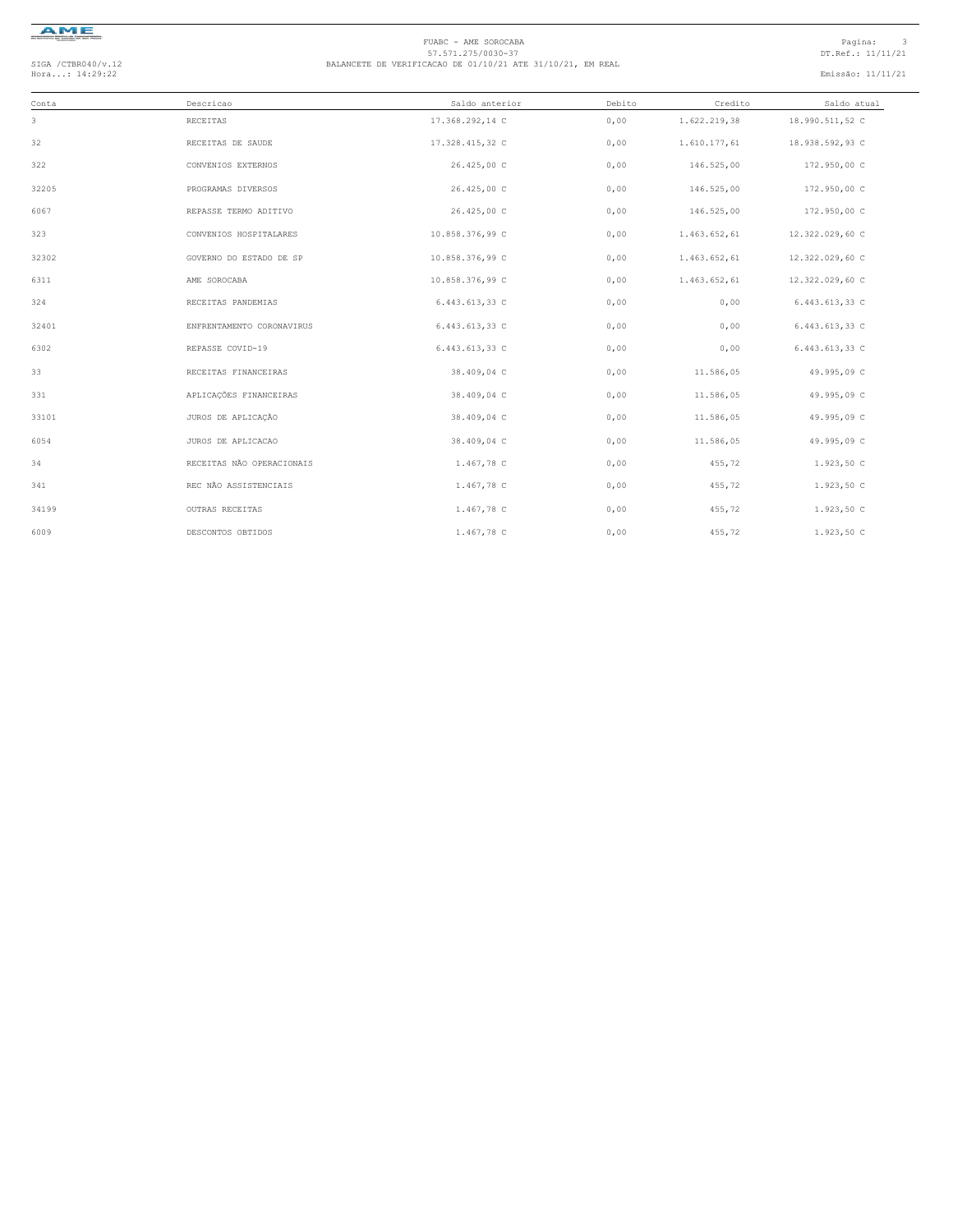

### FUABC - AME SOROCABA<br>
57.571.275/0030-37<br>
BALANCETE DE VERIFICACAO DE 01/10/21 ATE 31/10/21, EM REAL<br>
Hora...: 14:29:22 Emissão: 11/11/21<br>
Emissão: 11/11/21

| Conta | Descricao                          | Saldo anterior  | Debito       | Credito    | Saldo atual     |
|-------|------------------------------------|-----------------|--------------|------------|-----------------|
| 4     | CUSTOS                             | 15.639.156,71 D | 1.811.039,45 | 116.397,76 | 17.333.798,40 D |
| 41    | DESPESAS OPERACIONAIS              | 15.639.156,71 D | 1.811.039,45 | 116.397,76 | 17.333.798,40 D |
| 411   | DESPESAS COM MATERIAIS             | 1.776.387.93 D  | 186.205,77   | 2.925,97   | 1.959.667,73 D  |
| 41101 | MATERIAL HOSPIT/AMBULAT            | 1.593.950,35 D  | 124.555,37   | 960,00     | 1.717.545,72 D  |
| 7003  | MATERIAL DE AMBULATORIO            | 7.860,54 D      | 0,00         | 0,00       | 7.860,54 D      |
| 7004  | MATERIAL CIRURGICO                 | 63.971,78 D     | 12.585,83    | 0,00       | 76.557,61 D     |
| 7008  | MATERIAL DE LABORATORIO            | 2.699,17 D      | 1.150,30     | 0,00       | 3.849,47 D      |
| 7009  | MAT DE LIMPEZA E HIGIENE           | 67.455,86 D     | 9.757,46     | 0,00       | 77.213,32 D     |
| 7011  | UNIFORMES E ROUPARIAS              | 2.910,50 D      | 0,00         | 0,00       | 2.910,50 D      |
| 7018  | MEDICAMENTOS                       | 84.665,37 D     | 15.391,37    | 0,00       | 100.056,74 D    |
| 7019  | GASES MEDICINAIS                   | 17.765,15 D     | 775,00       | 0,00       | 18.540,15 D     |
| 7025  | INSTRUMENTOS CIRURGICOS            | $1.700,00$ D    | 0,00         | 0,00       | $1.700,00$ D    |
| 7033  | MAT MEDICO HOSPITALAR              | 329.812,35 D    | 77.199,33    | 960,00     | 406.051,68 D    |
| 7035  | NUTRIÇÃO ENTERAL                   | 512,24 D        | 0,00         | 0,00       | 512,24 D        |
| 7036  | ORTESE E PROTESE                   | 316,30 D        | 6.188,00     | 0,00       | $6.504, 30$ D   |
| 7534  | DESPESA C/LITOTRIPSIA              | 0,00            | 129,34       | 0,00       | 129,34 D        |
| 7535  | MATERIAL DE HOTELARIA              | 1.100,91 D      | 0,00         | 0,00       | 1.100,91 D      |
| 7533  | PEÇAS E ACESSORIOS                 | 10.038,40 D     | 1.378,74     | 0,00       | 11.417,14 D     |
| 7027  | MATERIAL DE ENFERMAGEM             | 9.070,94 D      | 0,00         | 0,00       | 9.070,94 D      |
| 7037  | MATERIAL DE HIGIENE                | 8.122,26 D      | 0,00         | 0,00       | 8.122,26 D      |
| 7049  | MATERIAL COVID-19                  | 985.948,58 D    | 0,00         | 0,00       | 985.948,58 D    |
| 41102 | MATERIAL CONSUMO ADMINISTRATIVO    | 182.437,58 D    | 61.650,40    | 1.965,97   | 242.122,01 D    |
| 7002  | GENEROS ALIMENTICIOS               | 30.443,92 D     | 7.227,15     | 0,00       | 37.671.07 D     |
| 7005  | MATERIAL DE CONSUMO                | 12.259,51 D     | 0,00         | 0,00       | 12.259,51 D     |
| 7007  | MATERIAL EXPEDIENTES E ESCRITORIOS | 56.840,20 D     | 6.871,09     | 0,00       | 63.711,29 D     |
| 7559  | PLACAS E SINALIZAÇÃO               | 1.524,00 D      | 72,00        | 0,00       | 1.596,00 D      |
| 7012  | UTENSILIOS DE COPA                 | 5.757,71 D      | 174,90       | 0,00       | 5.932,61 D      |
| 7016  | COMBUSTIVEIS E LUBRIFICANTES       | 542,37 D        | 0,00         | 0,00       | 542,37 D        |
| 7020  | MAT PARA INFORMATICA               | 15.590,39 D     | 5.298,70     | 188,93     | 20.700,16 D     |
| 7023  | MAT PREVEN DE ACIDENTES            | 3.480,54 D      | 2.284,00     | 893,31     | 4.871,23 D      |
| 7024  | MAT INST CONTRA INCENDIO           | 2.514,99 D      | 0,00         | 0,00       | 2.514,99 D      |
| 7029  | FERRAMENTAS E UTENSILIOS           | 1.930,88 D      | 0,00         | 0,00       | 1.930,88 D      |
| 7030  | APARELHOS ELETR ELETRON            | 1.898,39 D      | 0,00         | 0,00       | 1.898,39 D      |
| 8003  | CONSERVAÇÃO E REPAROS              | 42.308,99 D     | 33.921,58    | 883,73     | 75.346,84 D     |
| 7038  | MATERIAL IMPRESSO                  | 7.345,69 D      | 5.800,98     | 0,00       | 13.146,67 D     |
| 412   | PRESTADORES DE SERVIÇOS            | 6.880.480,81 D  | 716.246,65   | 5.175,05   | 7.591.552,41 D  |
| 41201 | MANUT/PREVENÇÃO / INSTAL           | 91.638,40 D     | 29.245,11    | 5.175,00   | 115.708,51 D    |
| 7502  | ACESSORIOS E EQUIPAM HOSPITALAR    | 1.214,00 D      | 0,00         | 0,00       | $1.214,00$ D    |
| 7505  | CONS PREDIAL ELETR/HIDR            | 40.039,37 D     | 7.330,78     | 0,00       | 47.370,15 D     |
| 7506  | CONS MOVEIS E UTENSILIOS           | 2.190,00 D      | 0,00         | 0,00       | $2.190,00$ D    |
| 7507  | CONSERVAÇÃO DE APARELHOS           | 7.941,72 D      | 21.914,33    | 5.175,00   | 24.681,05 D     |
| 7634  | CONS DE EQUIP ODONTOLOGICO         | $2.040,00$ D    | 0,00         | 0,00       | $2.040,00$ D    |
| 7677  | SERV CONSERVACAO E REPAROS         | 33.014,00 D     | 0,00         | 0,00       | 33.014,00 D     |
| 7683  | COVID-19                           | 5.199,31 D      | 0,00         | 0,00       | 5.199,31 D      |
| 41202 | SERVICOS HOSPIT/AMBULAT            | 4.886.483,19 D  | 603.547,84   | 0,05       | 5.490.030,98 D  |
| 7520  | SERV TECN HOSPITALARES             | 2.162.043,36 D  | 244.332,43   | 0,00       | 2.406.375,79 D  |
| 7537  | TAXA DE REMOÇÃO DE PACIENTES       | $3.500,00$ D    | 0,00         | 0,00       | $3.500,00$ D    |
| 7547  | LOCAÇÃO DE CILINDROS               | 124.258,41 D    | 1.734,51     | 0,00       | 125.992,92 D    |
| 7562  | SERV FISIOTERAPIA                  | 26.000,00 D     | 0,00         | 0,00       | 26.000,00 D     |
| 7564  | SERV ENDOSCOPIA                    | 193.500,00 D    | 42.620,00    | 0,00       | 236.120,00 D    |
| 7567  | SERV VIGILANCIA                    | 2.351,99 D      | 336,00       | 0,00       | 2.687,99 D      |
| 7563  | SERV NEFROLOGIA                    | 58.795,01 D     | 6.000,00     | 0,00       | 64.795,01 D     |
| 7573  | SERV CARDIOLOGIA                   | 262.363,07 D    | 30.034,52    | 0,00       | 292.397,59 D    |
| 7589  | SERV SEGURANÇA TRABALHO            | 21.373,26 D     | 1.733,70     | 0,00       | 23.106,96 D     |
| 7596  | SERV LOCAÇÃO EQUIP HOSPITALAR      | 69.479,51 D     | 9.000,00     | 0,00       | 78.479,51 D     |
| 7612  | SERV OFTALMOLOGIA                  | 360.478,44 D    | 59.573,88    | 0,00       | 420.052,32 D    |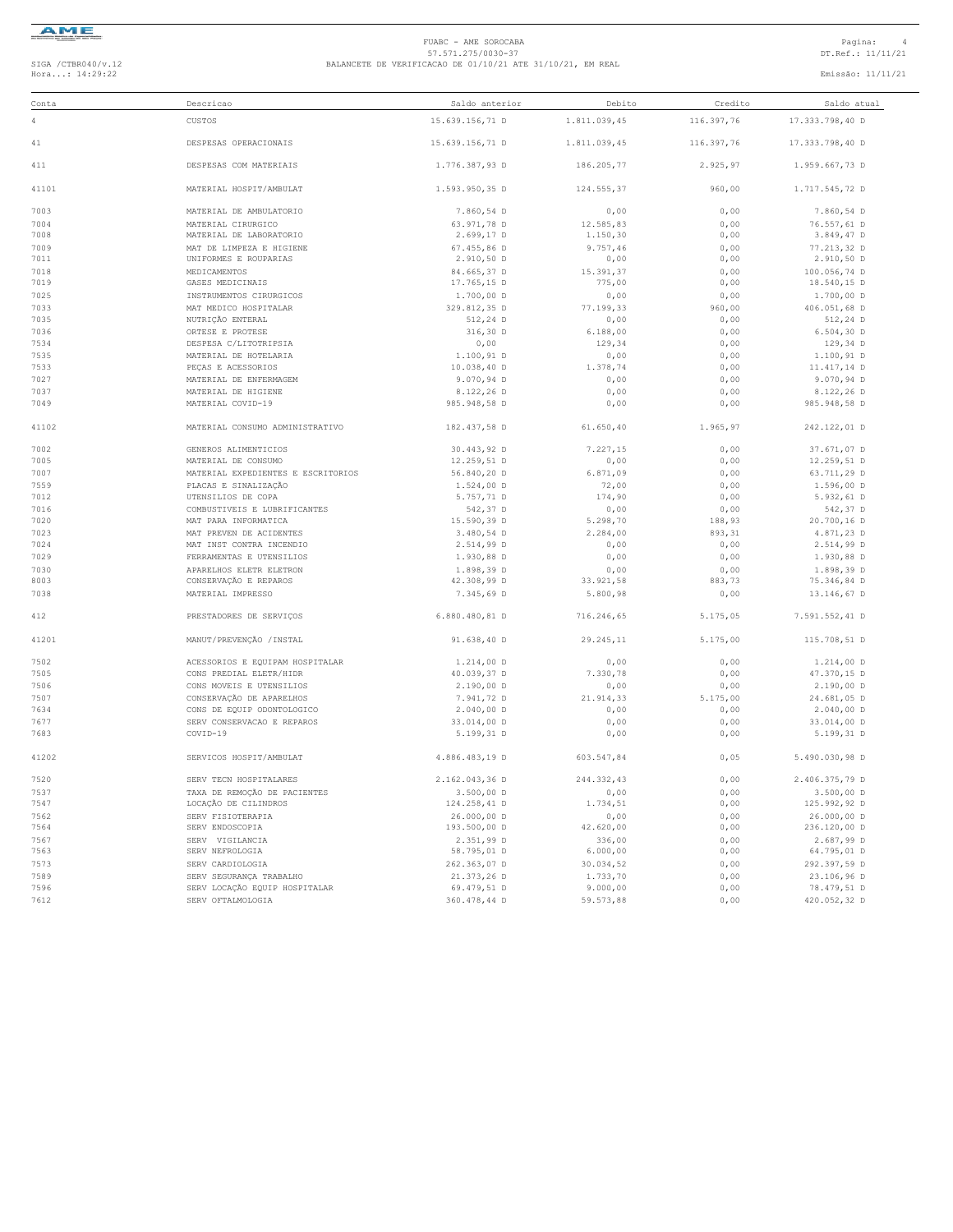

#### FUABC - AME SOROCABA<br>
57.571.275/0030-37<br>
BALANCETE DE VERIFICACAO DE 01/10/21 ATE 31/10/21, EM REAL<br>
Hora...: 14:29:22 Emissão: 11/11/21<br>
Emissão: 11/11/21

| Conta        | Descricao                             | Saldo anterior               | Debito                | Credito      | Saldo atual                  |
|--------------|---------------------------------------|------------------------------|-----------------------|--------------|------------------------------|
| 7614         | SERV ANESTESIOLOGIA                   | 110.879,99 D                 | 12.770,01             | 0,00         | 123.650,00 D                 |
| 7621         | SERV ELETRONEUROMIOGRAFIA             | 120.204,99 D                 | 20.000,00             | 0,00         | 140.204,99 D                 |
| 7551         | SERV PNEUMOLOGIA                      | 5.775,02 D                   | 0,00                  | 0,01         | 5.775,01 D                   |
| 7552         | SERV ENDOCRINOLOGIA                   | 151.337,49 D                 | 25.661,01             | 0,00         | 176.998,50 D                 |
| 7555         | SERV UROLOGIA                         | 231.340,03 D                 | 38.310.01             | 0,01         | 269.650,03 D                 |
| 7556         | SERV MASTOLOGIA                       | 85.240,00 D                  | 10.320,00             | 0,00         | 95.560,00 D                  |
| 7557         | SERV ORTOPEDIA                        | 100.309,96 D                 | 13.930,01             | 0,01         | 114.239,96 D                 |
| 7571         | SERV DERMATOLOGIA                     | 173.820,00 D                 | 42.060,01             | 0,00         | 215.880,01 D                 |
| 7572         | SERV OTORRINO                         | 117.750,97 D                 | 15.048,00             | 0,00         | 132.798,97 D                 |
| 7578         | SERV NEUROLOGIA                       | 109.638,80 D                 | 17.118,75             | 0,00         | 126.757,55 D                 |
| 7604         | SERV GASTROENTEROLOGIA                | 68.249,00 D                  | 12.965,00             | 0,02         | 81.213,98 D                  |
| 7647         | SERV GINECOLOGIA                      | 22.319,99 D                  | 0,00                  | 0,00         | 22.319,99 D                  |
| 7684         | SERV COVID-19                         | 305.473,90 D                 | 0,00                  | 0,00         | 305.473,90 D                 |
| 41203        | APOIO TECNICO                         | 1.268.400,54 D               | 26.119,46             | 0,00         | 1.294.520,00 D               |
| 7583         | SERV MANUTENÇÃO PREDIAL               | 20.320,00 D                  | 5.491,75              | 0,00         | 25.811,75 D                  |
| 7586         | SERV LAVANDERIA HOSPITALAR            | 43.286,28 D                  | 5.602,25              | 0,00         | 48.888,53 D                  |
| 7588         | SERV MOTORISTA                        | 8.932,22 D                   | 540,00                | 0,00         | 9.472, 22 D                  |
| 7594         | SERV REFEITORIO                       | 19.134,40 D                  | 0,00                  | 0,00         | 19.134,40 D                  |
| 7628         | SERV ESTERILIZAÇÃO                    | 7.630,94 D                   | 1.306,03              | 0,00         | 8.936,97 D                   |
| 7629         | SERV RESIDUO HOSPITALAR               | 16.593,44 D                  | 1.493,98              | 0,00         | 18.087,42 D                  |
| 7630         | SERV CONTROLE QUALIDADE               | 1.974,22 D                   | 87,50                 | 0,00         | 2.061,72 D                   |
| 7582         | ENGENHARIA CLINICA                    | 2.332,50 D                   | 0,00                  | 0,00         | 2.332,50 D                   |
| 7581         | SERV DE PORTARIA                      | 980,00 D                     | 0,00                  | 0,00         | 980,00 D                     |
| 7636         | SERV VIGILANCIA                       | 672,00 D                     | 0,00                  | 0,00         | 672,00 D                     |
| 7637         | SERV TELEFONIA                        | 530,00 D                     | 0,00                  | 0,00         | 530,00 D                     |
| 7545         | SERV MANUT EQUIPAMENTOS               | 14.877,12 D                  | 467,00                | 0,00         | 15.344,12 D                  |
| 7639         | SERV TRATAMENTO DE ÁGUA               | 4.429,16 D                   | 647,24                | 0,00         | 5.076,40 D                   |
| 7640         | SERV LOCAÇÃO EQUIP. INFORMATICA       | 8.243,92 D                   | 10.033,71             | 0,00         | 18.277,63 D                  |
| 7645         | SERV COLETA RECICLAVEL                | 2.182,17 D                   | 0,00                  | 0,00         | 2.182,17 D                   |
| 7650         | SERV DESINSETIZAÇÃO E DESRATIZAÇÃO    | 2.400,00 D                   | 0,00                  | 0,00         | 2.400,00 D                   |
| 7652         | SERV LOCAÇÃO APARELHOS / EQUIPAMENTOS | 5.640,00 D                   | 450,00                | 0,00         | $6.090,00$ D                 |
| 7686         | SERV TERCEIROS COVID-19               | 1.108.242,17 D               | 0,00                  | 0,00         | 1.108.242,17 D               |
| 41204        | SERV ADMINISTRATIVOS                  | 633.958,68 D                 | 57.334,24             | 0,00         | 691.292,92 D                 |
| 7518         | FRETES E CARRETOS                     | 143,40 D                     | 0,00                  | 0,00         | 143,40 D                     |
| 7616         | SERV AUDIT/CONSULT/ASSESSORIA         | 340,00 D                     | 0,01                  | 0,00         | 340,01 D                     |
| 7598         | DESPESAS COM ALUGUEIS                 | 86.788,99 D                  | 11.250,00             | 0,00         | 98.038,99 D                  |
| 7558         | SERV INFORMAT/PROC. DADOS             | 323.542,55 D                 | 23.915,18             | 0,00         | 347.457,73 D                 |
| 8001         | DESPESAS COM CONDUÇÃO                 | 4.903,74 D                   | 76,78                 | 0,00         | 4.980,52 D                   |
| 7530         | SERV TEC ADMINISTRATIVA               | 24.810,31 D                  | 2.732,73              | 0,00         | 27.543,04 D                  |
| 7531         | REPASSE FUABC                         | 188.149,69 D                 | 18.719,54             | 0,00         | 206.869,23 D                 |
| 7672         | SERV INTEGRACAO EMPRESA/ESCOLA        | $5.280,00$ D                 | 640,00                | 0,00         | $5.920,00$ D                 |
| 413          | DESPESAS COM PESSOAL                  | 6.551.353,95 D               | 863.171,02            | 108.296,74   | 7.306.228,23 D               |
| 41301        | DESPESAS COM FOLHA DE PAGTO           | 5.268.447,40 D               | 474.042,83            | 7.718,95     | 5.734.771,28 D               |
| 8521         | DESPESAS COM SALARIOS                 | 4.597.536,49 D               | 455.477,38            | 7.718,95     | 5.045.294,92 D               |
| 8534         | DESPESA S/ RESCISAO DE CONTRATO       | 326.658,44 D                 | 18.565,45             | 0,00         | 345.223,89 D                 |
| 7050         | DESPESAS COVID-19                     | 344.252,47 D                 | 0,00                  | 0,00         | 344.252,47 D                 |
| 41302        | ENCARGOS COM FOLHA DE PAGAMENTO       | 635.089,94 D                 | 323.899,47            | 100.577,79   | 858.411,62 D                 |
| 8523         | DESPESAS COM FERIAS                   | 19.389,14 D                  | 0,00                  | 0,00         | 19.389,14 D                  |
| 9024         | FGTS S/ FOLHA DE PAGAMENTO            | 377.749,81 D                 | 36.100,87             | 0,00         | 413.850,68 D                 |
| 8524         | PROVISAO DE FERIAS                    | 24.682,10 D                  | 167.690,20            | 89.915,00    | 102.457,30 D                 |
| 8525         | PROVISAO 13° SALARIO                  | 127.149,55 D                 | 110.003,43            | 10.662,79    | 226.490,19 D                 |
| 8535         | FGTS S/ RESCISAO DE CONTRATO          | 86.119,34 D                  | 10.104,97             | 0,00         | 96.224,31 D                  |
| 41303        | BENEFICIOS S/ FOLHA DE PAGAMENTO      | 647.816,61 D                 | 65.228,72             | 0,00         | 713.045,33 D                 |
| 8510<br>8515 | VALE TRANSPORTE<br>VALE ALIMENTAÇÃO   | 114.818,75 D<br>532.997,86 D | 9.998,51<br>55.230,21 | 0,00<br>0,00 | 124.817,26 D<br>588.228,07 D |
| 415          | UTILIDADE PUBLICA                     | 298.736,97 D                 | 38.648,07             | 0,00         | 337.385,04 D                 |